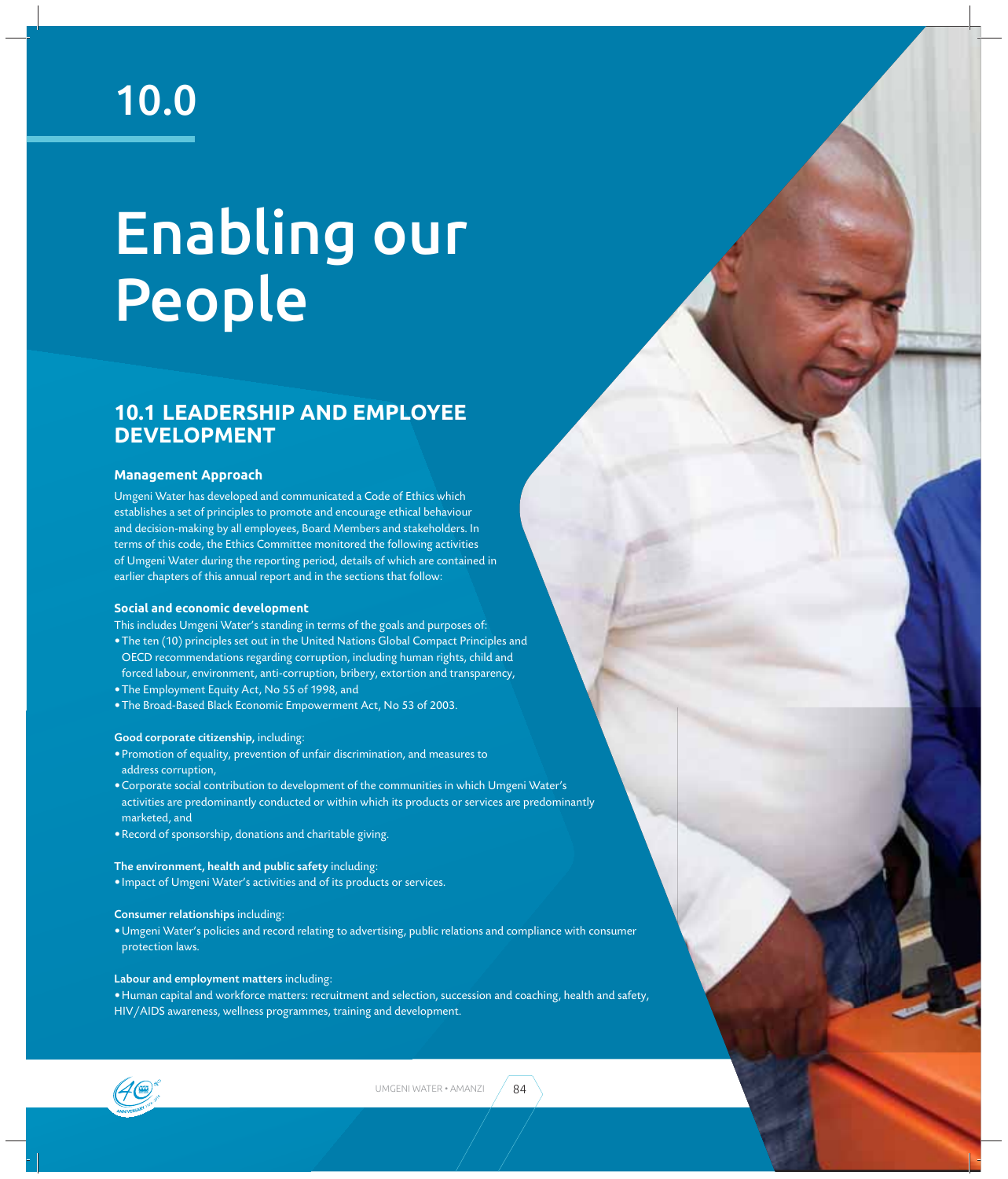

### **Labour Practices and Decent Work**

Umgeni Water embraces the principle that its organisational goals and human resources needs are mutual, compatible and strongly interdependent. The entity's Human Resources policies therefore seek to ensure a competent, motivated and engaged workforce.

#### **Employment**

Umgeni Water seeks to maintain a workforce that will enable it to deliver quality services to all stakeholders. Table 10 and Figure 10 show the entities 2013/2014 workforce profile, for which there were 817 permanent employees in the parent company, 923 permanent employees in the group and 97 fixed term contracts providing a total staff complement of 1020 in the group.

All Umgeni Water's employees are based in KwaZulu-Natal. All full time and fixed term contract employees are provided with the following benefits: provident fund or retirement fund, housing allowance and medical aid. All 359 female employees were entitled to maternity leave, of which twenty-three (23) took maternity leave and returned to work after their leave.

#### **Succession, Mentoring and Coaching**

Umgeni Water has in place a Succession, Mentoring and Coaching Action Plan to enable the entity to create a pool of competencies to meet its future needs. The implementation approach includes:

- Identifying Scarce, Core and Critical positions, including positions critical for retention of institutional memory,
- Profiling potential retirees (60 65 years of age) occupying scarce and critical positions,
- Documenting competencies identified for key positions for compilation of job profiles,
- Preparing individuals to assume higher levels of responsibility in key and strategic positions, and
- Developing a skills database of Employees, Learners, Apprenticeships and other Trainees to be utilised to identify successors. for retention of institutional memory,<br>
• Profiling potential retirees (60 – 65 years of age) occupying scarce and<br>
critical positions,<br>
• Documenting competencies identified for key positions for compilation<br>
of job profi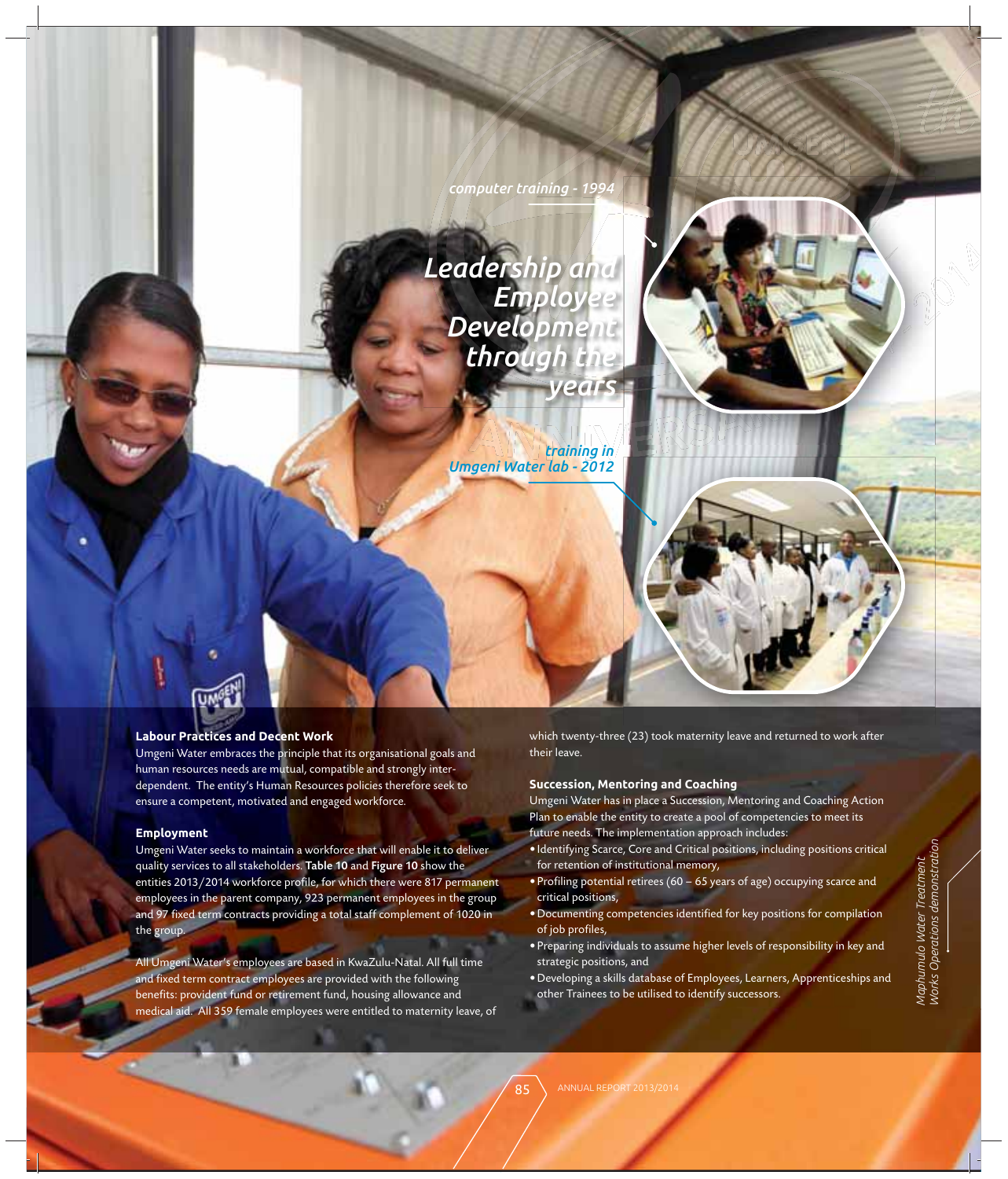#### Enabling our People

*Table 10.1: 2013/2014 workforce by employment type/category, and race and gender is shown for the permanent establishment for (a) parent company and (b) whollyowned subsidiary.*

#### *(a) Umgeni Water (permanent establishment)*

| <b>Occupational Category</b>                                                                                          | Total          | <b>Male</b>    |                |             |              | <b>Female</b>  |             |             |              |
|-----------------------------------------------------------------------------------------------------------------------|----------------|----------------|----------------|-------------|--------------|----------------|-------------|-------------|--------------|
|                                                                                                                       |                | A              | ◡              |             | W            | Α              | r<br>◡      |             | W            |
| Top Management                                                                                                        | $\overline{4}$ | $\overline{2}$ | $\mathbf 0$    | $\mathbf 0$ |              |                | $\mathbf 0$ | 0           | $\mathbf{0}$ |
| Senior management                                                                                                     | 28             | $\overline{ }$ | $\overline{2}$ | 8           | 3            | $\overline{4}$ | $\mathbf 0$ | 3           |              |
| Professionally qualified and experienced specialists and<br>mid-management                                            | 209            | 64             | $\overline{4}$ | 32          | 27           | 53             | 4           | 18          |              |
| Skilled technical and academically qualified workers, junior<br>management, supervisors, foremen, and superintendents | 372            | 162            | $\overline{ }$ | 44          | 15           | 109            | 6           | 25          | 4            |
| Semi-skilled and discretionary decision-making                                                                        | 173            | 161            |                |             | $\mathbf 0$  | 6              | $\mathbf 0$ | 4           | $\mathbf 0$  |
| Unskilled and defined decision-making                                                                                 | 31             | 23             | $\mathbf 0$    | $\mathbf 0$ | $\mathbf{0}$ | 8              | $\mathbf 0$ | $\mathbf 0$ | $\mathbf{0}$ |
| <b>Total</b>                                                                                                          | 817            | 419            | 14             | 85          | 46           | 181            | 10          | 50          | 12           |

#### *(b) Msinsi Holdings SOC Ltd (permanent establishment)*

|                                                                                                                       | Total | <b>Male</b>    |             |          |              | <b>Female</b>  |             |              |   |
|-----------------------------------------------------------------------------------------------------------------------|-------|----------------|-------------|----------|--------------|----------------|-------------|--------------|---|
| <b>Occupational Category</b>                                                                                          |       | A              | u           |          | W            | Α              | U           |              | W |
| Senior management                                                                                                     |       |                | $\mathbf 0$ | $\Omega$ | $\Omega$     | $\Omega$       | $\Omega$    | $\Omega$     |   |
| Professionally qualified and experienced specialists and<br>mid-management                                            | 6     |                |             | $\Omega$ |              | $\mathfrak{p}$ | $\mathbf 0$ |              |   |
| Skilled technical and academically qualified workers, junior<br>management, supervisors, foremen, and superintendents | 18    | $\overline{4}$ | $\Omega$    | $\Omega$ | $\Omega$     | 13             | $\Omega$    | $\mathbf{0}$ |   |
| Semi-skilled and discretionary decision-making                                                                        | 42    | 40             | $\mathbf 0$ | $\Omega$ | $\mathbf{0}$ | $\overline{2}$ | $\mathbf 0$ | $\mathbf{0}$ |   |
| Unskilled and defined decision-making                                                                                 | 39    | 19             | $\mathbf 0$ | 0        | $\mathbf 0$  | 20             | $\mathbf 0$ | $\Omega$     |   |
| <b>Total</b>                                                                                                          | 106   | 65             |             | $\Omega$ |              | 37             | $\Omega$    |              |   |

UMGENI WATER • AMANZI  $-$  /  $-$  86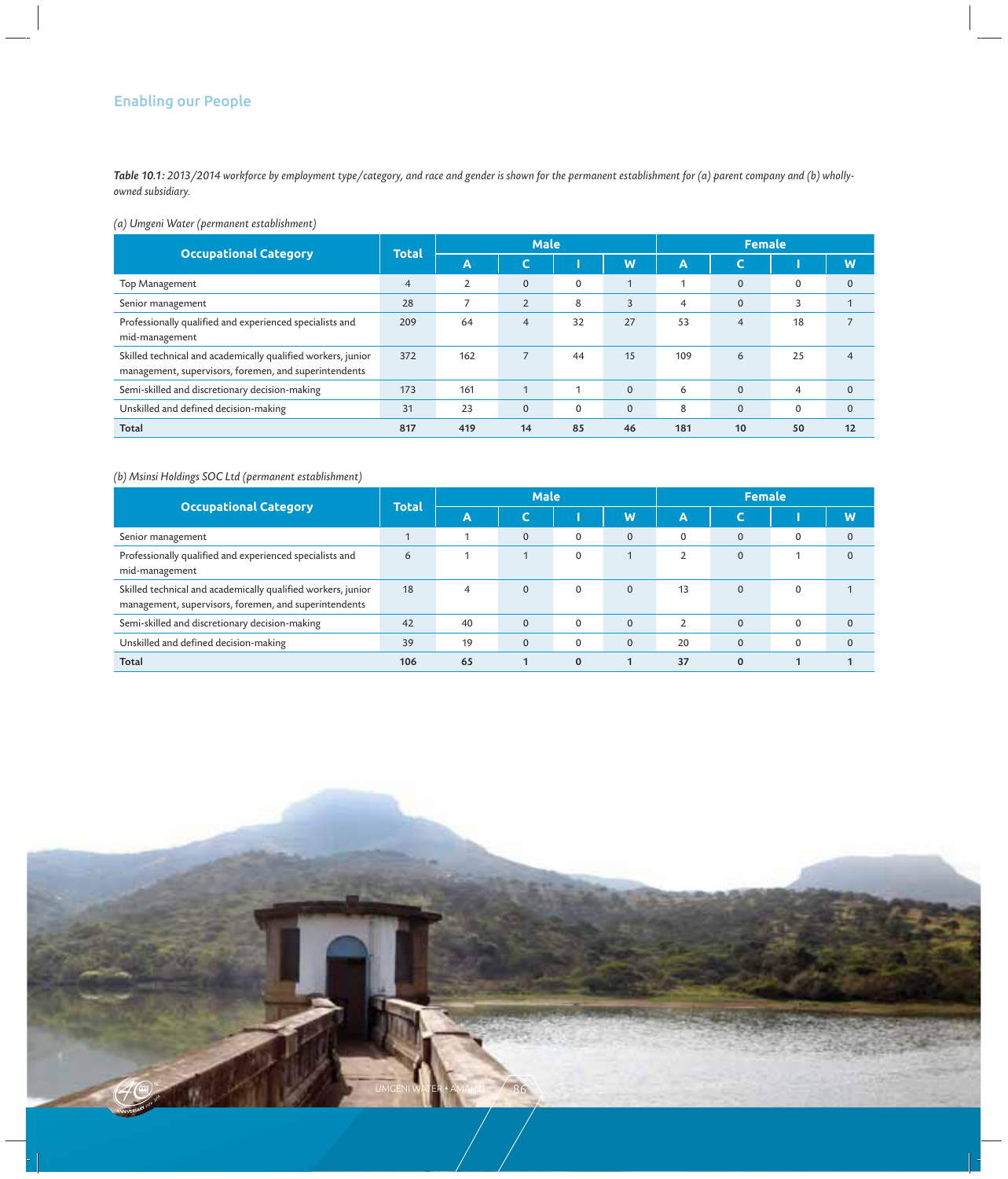

#### *Figure 10.1: Employment (Group) in 2013/2014 – showing employment by (a) category, (b) race and (c) gender*

*(c) Employment (Group) by gender*



*(b) Employment (Group) by race*

*Table 10.2: Summary of staff numbers as at 30 June 2014*

| <b>Staff Numbers</b>       | <b>Total</b> |
|----------------------------|--------------|
| Parent permanent           | 817          |
| Msinsi permanent           | 106          |
| Group permanent            | 923          |
| Group fixed term contracts | 97           |
| <b>Group Total</b>         | 1020         |

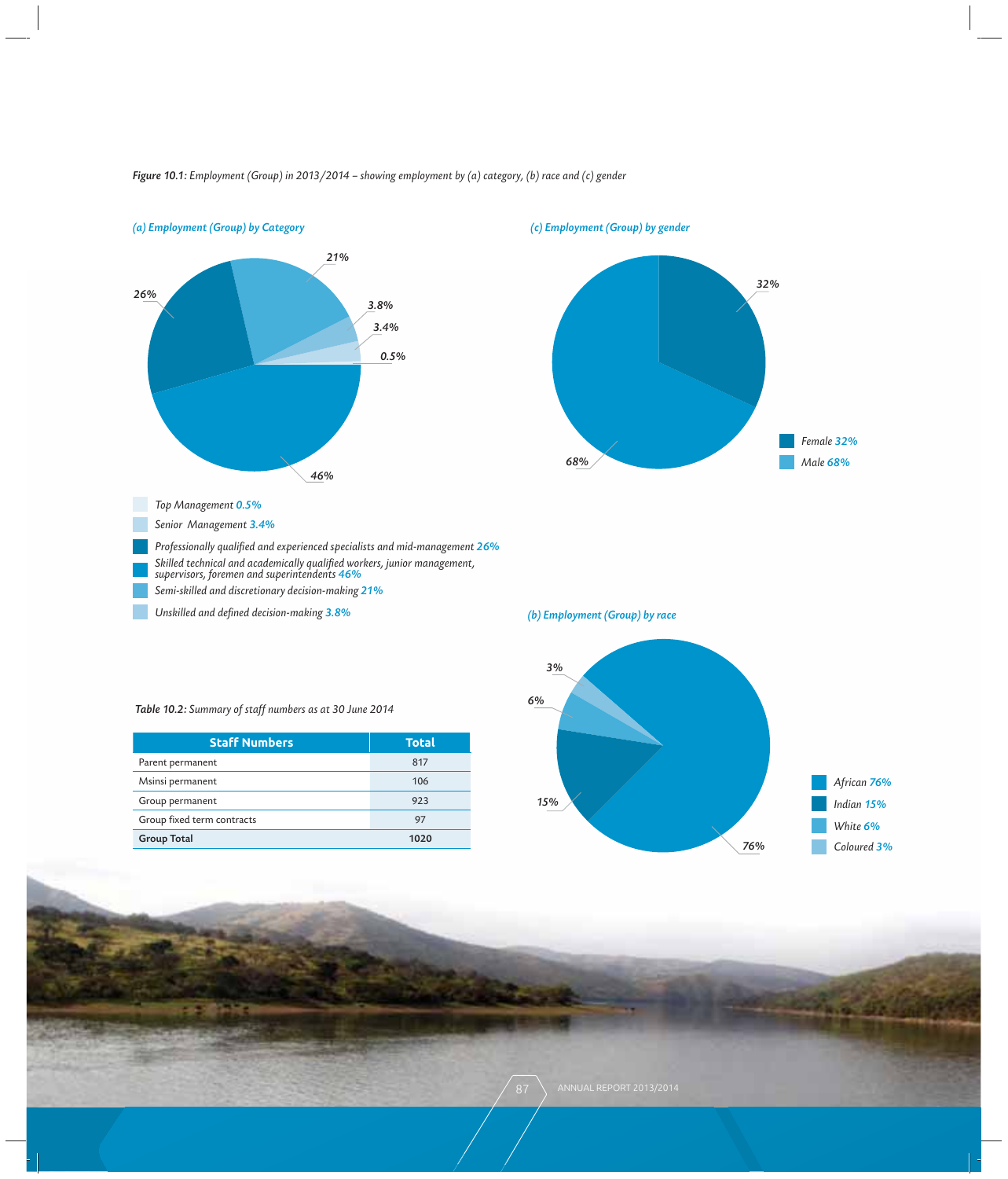#### **Recruitment and turnover**

Recruitment and turnover numbers for 2013/2014 are shown in Figure 10.2 (a), (b) and (c).

In 2013/2014 there were one hundred and twenty-four (124) new recruits, comprising:

- Forty-three (43) permanent employees
- Fifty-one (51) contract employees
- Thirty (30) graduates, apprentices and in-service trainees

86% of the new engagements were in the age range of 20-40 years, predominantly of African race and there were slightly more females than males engaged.

In 2013/2014 the turnover was eighty-eight (88) including:

- Twenty-nine (29) resignations,
- Thirty-one (31) completion of employment contracts,
- Seven (7) from natural deaths,
- Four (4) early retirees,
- Five (5) normal retirees,
- Two (2) dismissals,
- Three (3) from medically boarding due to ill health, and
- Seven (7) transfers to municipality, associated with bulk water treatment transfer.

The entities turnover percentage, calculated using the total count of employees who worked in the entity in the year, is 7.7% and is less than the industry benchmark of 10%.

**Race**

*Figure 10.2: Recruitment and Turnover in 2013/2014 – by (a) age, (b) race and (c) gender.*

*(a) Recruitment and Turnover - Age Profi le*



Coloured **White** African Indian 3 4 2 13 **42** 24 10 7 Recruitment Turnover Number of staff

#### *(c) Recruitment and Turnover - Gender Profi le*



#### Labour/Management Relations

Umgeni Water has aligned all its policies to ensure these are, at minimum, compliant with all relevant legislation, such that the rights and well-being of its employees can be safe-guarded and protected.

Umgeni Water has a Collective Agreement with its union, NEHAWU, and fifty-seven per cent (57%) of the total workforce are members of the union of which fifty-two per cent (52%) are within the collective bargaining unit. Umgeni Water and the union met at least quarterly in 2013/2014, excluding special meetings that were needed.

#### *(b) Recruitment and Turnover - Race Profi le*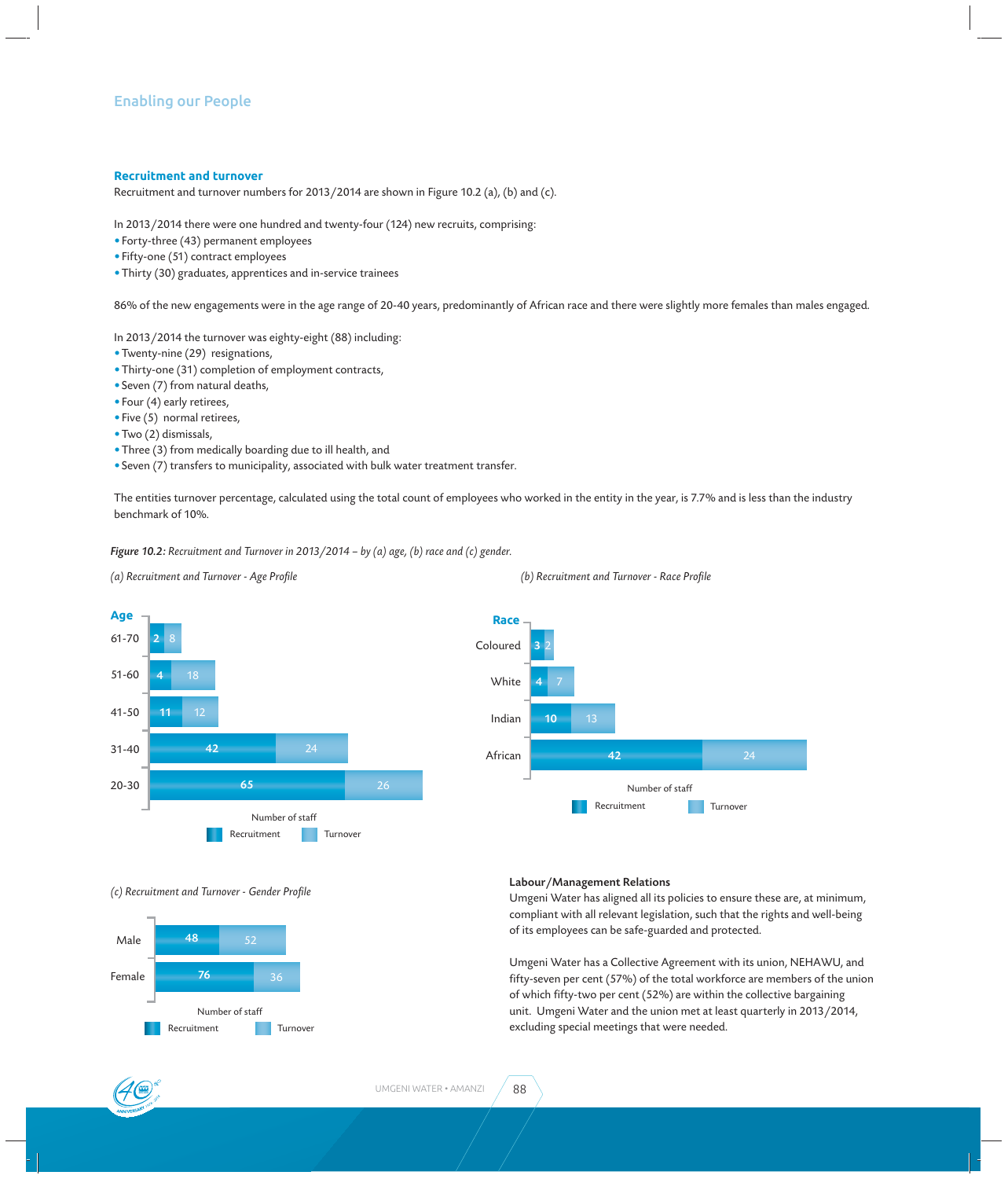Notwithstanding a collective agreement, Umgeni Water is committed to information sharing and to always giving reasonable notification to organised labour regarding any significant operational changes that may affect employees directly or indirectly. During the year, management actively engaged labour regarding concerns raised and sought to achieve resolution of issues without any stand-offs.

#### **Occupational Health and Safety (Parent)**

Umgeni Water maintained its joint management-worker health and safety committees throughout its operations in order to strengthen its health and safety programmes. Membership of its committees includes union shop stewards. The committees meet on a monthly basis and discuss pertinent occupational health and safety issues, report any incidents and deviations and identify actions for further investigation, as may be needed. The organisation collects analyses and assesses key statistics relating to occupational diseases, rates of injuries, lost days and absenteeism, amongst others. Figure 10.3 shows the disabling injury frequency rate trend.

#### *Figure 10.3: Disabling Injury Frequency Rate (DIFR)*



Umgeni Water's health and safety representatives have significant knowledge and expertise and are actively involved in health and safety in the workplace. To strengthen the functioning of the committees, democratic elections are held to re-elect the chairpersons which is aligned with legislative requirements. The occupational health programmes, which are aligned to the Occupational Health and Safety Act and standards, assist employees in the following areas:

- Provision of health education,
- Provision of guidance and counselling,
- Management of employee assistance programme,
- Primary health care including minor ailments treatment and referrals where necessary,
- Workplace observation and intervention if circumstances become hazardous to health, and
- Medical Surveillance Programmes are conducted annually to screen employees exposed to hazardous environments and ultimately ensuring a safe workforce.

#### **Skills Development (Parent)**

Skills development remains essential at Umgeni Water to enable employees to excel in their individual and organisational roles and functions and deliver on the organisation's strategy. Umgeni Water annually compiles and submits a Workplace Skills Plan to EWSETA, which identifies the skills needs of the organisation. Skills training and development is effectively being achieved through the following avenues, amongst others:

- Training and development,
- Learnership and apprenticeship,
- Bursary programme,
- Graduate trainee programme and Internships, and
- Assisted education.

#### **Training and Development**

Figure 10.4 and Table 10.3 show total training hours by gender and by employee category.

- All categories of employees were exposed to training,
- In 2013/2014, 26240 hours were spent in training and development for 1163 employees, and
- Investment in employee training has been increasing over the years.

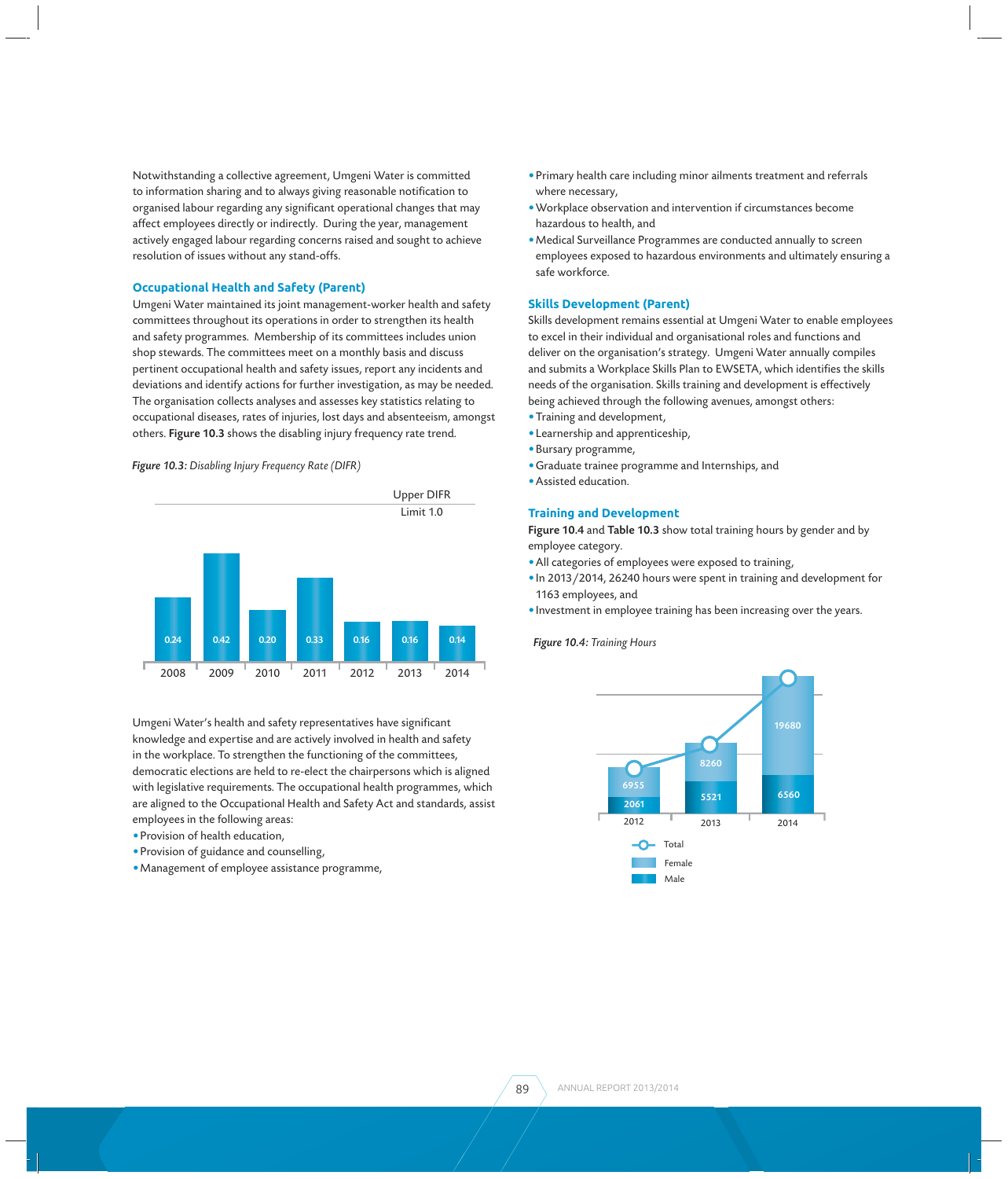*Table 10.3: Training Hours by occupation level, gender and per employee in 2013/2014.*

| <b>Occupational Levels</b>                                                                                            | <b>Total</b><br><b>Employees</b><br><b>Trained</b> | <b>Total</b><br><b>Female</b> | <b>Training</b><br><b>Hours</b><br><b>Female</b> | <b>Total</b><br><b>Male</b> | <b>Training</b><br><b>Hours</b><br><b>Male</b> | <b>Total</b><br><b>Hour per</b><br>category |
|-----------------------------------------------------------------------------------------------------------------------|----------------------------------------------------|-------------------------------|--------------------------------------------------|-----------------------------|------------------------------------------------|---------------------------------------------|
| Top Management.                                                                                                       | 6                                                  | 4                             | 64                                               | $\overline{2}$              | 32                                             | 96                                          |
| Senior Management                                                                                                     | 65                                                 | 19                            | 608                                              | 46                          | 1472                                           | 2080                                        |
| Professionally Qualified and Experienced Specialists and Mid-<br>Management.                                          | 152                                                | 56                            | 1344                                             | 96                          | 2304                                           | 3648                                        |
| Skilled Technical and Academically Qualified Workers, Junior<br>Management, Supervisors, Foremen and Superintendents. | 200                                                | 64                            | 1536                                             | 136                         | 3264                                           | 4800                                        |
| Semi-Skilled and Discretionary Decision Making.                                                                       | 298                                                | 84                            | 1344                                             | 214                         | 3424                                           | 4768                                        |
| Unskilled and Defined Decision Making.                                                                                | 236                                                | 9                             | 288                                              | 227                         | 7264                                           | 7552                                        |
| Non-Permanent.                                                                                                        | 206                                                | 86                            | 1376                                             | 120                         | 1920                                           | 3296                                        |
| <b>Total</b>                                                                                                          | 1163                                               | 322                           | 6560                                             | 841                         | 19680                                          | 26240                                       |

#### Management Development Programme

In the year, Umgeni Water concluded a Memorandum of Agreement with the University of KwaZulu-Natal as part of the initiative to equip its leaders with the necessary skills and competencies to drive and implement the organisational strategy. The Programme commenced in May 2014 and will continue to 2016, and has its first batch of fifty-five (55) employees enrolled in the Management Development Programme.

#### Learnership and Apprenticeships

Umgeni Water has grown its pool of Learnerships and Apprenticeships and in the year provided training, development and exposure to both internal and external candidates.

Thirty-two (32) Artisan Trainees completed and passed their trade test and are employed within the entity as Artisan Trainees in Mechanical Engineering, Electrical Engineering and Instrumentation.

Eighteen (18) Apprentices, twelve (12) EWSETA approved and six (6) Umgeni Water apprentices are receiving training in electrical, mechanical and instrumentation disciplines.

Sixty-five (65) candidates were enrolled in either the Learnership Programme or in various courses in water and wastewater treatment including N3 Water and Waste Treatment.

The internal positions include: Superintendent, Process and Quality Technicians, Senior Operator, Operator and Process Controller

positions for which Umgeni Water assessed the skills and competency levels against requirements of Regulation 17 of the Water Services Act for Blue Drop and Green Drop certification and is addressing the skills and competency gap.

Fifteen (15) Water and Wastewater Treatment Operation Learnership candidates completed and passed NQF Level 4 of the programme in October 2013.

#### Bursary and Graduate Programme

Umgeni Water has offered bursaries to thirteen (13) students for tertiary enrolment in the fields of Civil Engineering, Mechanical Engin eering, Electrical Engineering, Chemistry, Microbiology and Finance. Ten (10) of the students are on track with one (1) student successfully completing a degree in Civil Engineering on schedule and has been recruited as a Graduate Trainee by Umgeni Water. Three (3) students failed to progress to the next phase of their studies.

#### Assisted Education

Fifty-nine (59) employees are on the Umgeni Water assisted education programme of which 33% are enrolled in programmes that are directly targeting critical and scarce skills for the organisation.

#### Graduates and In-service Trainees Umgeni Water provided development opportunities to a total of twenty-one (21) graduates and in-service trainees in the year:

• Eight (8) graduates are enrolled in engineering, science and other required professional fields in the organisation. Umgeni Water's graduate trainee programme is a

 two-year mentorship programme aligned to guidelines provided by professional registration bodies, such as, South African Council for Natural Scientific Professions in the case of scientists.

• Thirteen (13) students from the Institute of Higher Learning were recruited into the Work Integrated Learning Programme, which is a one-year mentorship programme that provides continuous integrated theoretical and practical learning experience. The students are exposed to learning in Laboratory / Analytical methods and Process Control. Students trained by Umgeni Water are generally successful in gaining employment within Umgeni Water or elsewhere in the sector after completing their development programmes.

Umgeni Water in partnership with National Treasury continued to implement the graduate development programme of engineers, technologists, process controllers, technicians and scientists with specific emphasis on meeting the skills shortages in the municipalities in KwaZulu-Natal and OR Tambo District Municipality in Eastern Cape. As part of this programme, forty-four (44) trainees are enrolled and in training for a period of five  $(5)$  years.

Umgeni Water entered into a five-year collaborative agreement with Mangosuthu University of Technology to provide students with work integrated learning. Eight (8) interns are in the programme and are being provided with mentorship and an integrated theoretical and practical learning experience.

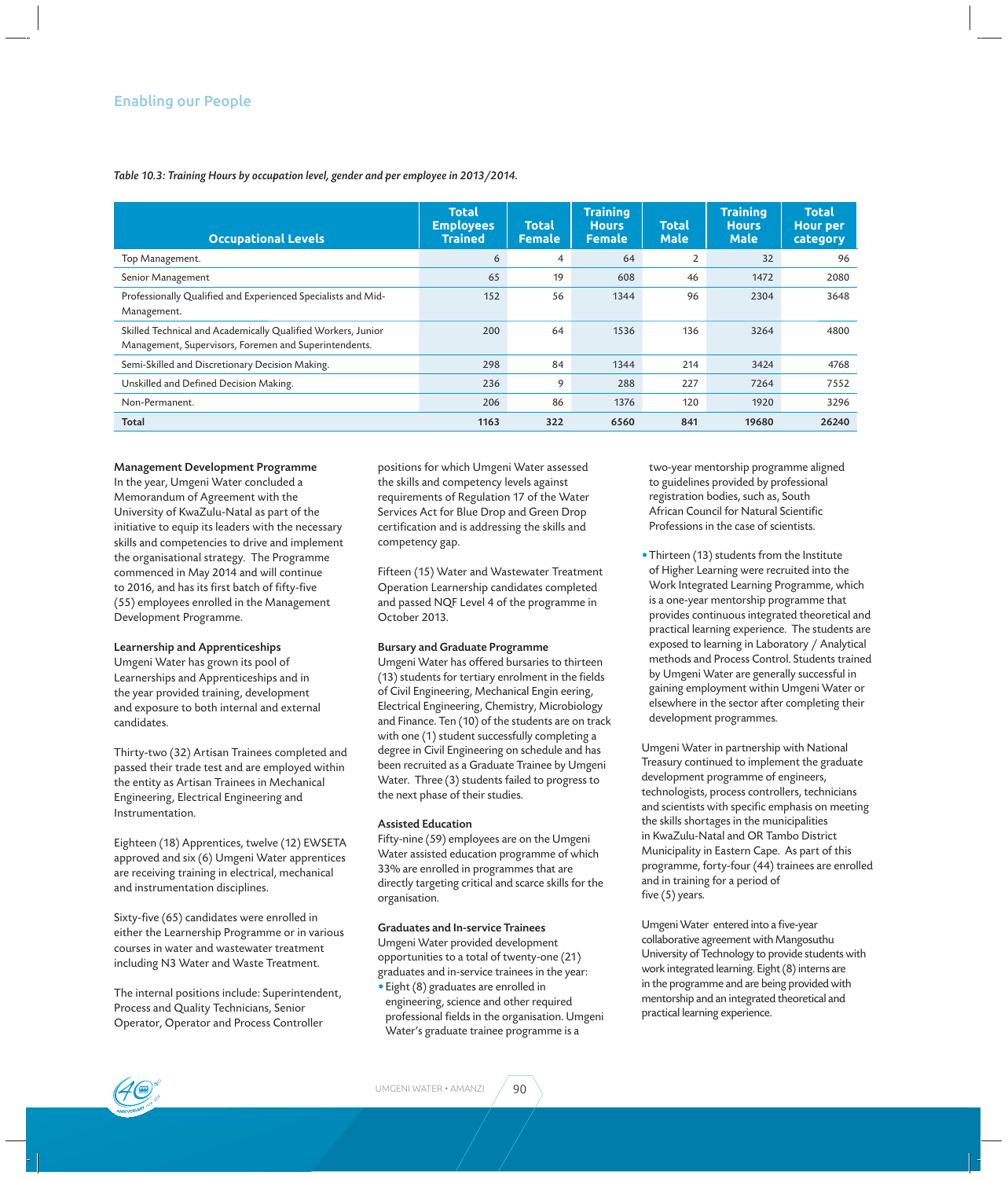#### **Pre-retirement training**

During the course of the year information is regularly provided to employees regarding retirement planning. In addition to other communication, preretirement training is conducted annually, aligned

to the expected number of retirees in the age group fifty-five (55) to sixty-five (65), and assists employees with sustainable management of their retirement benefits.

#### **Key Memberships and Associations**

Organisational and employee memberships are shown in Table 10.4. These straddle governance and risk, water, science and engineering, natural resources and social impact management, business, finance and accounting, standards, occupational health and safety, amongst others. These help ensure the organisation keeps abreast in its core fields, participates in sector knowledge sharing and retains and enhances its core and distinctive competencies.

*Table 10.4: Key Membership and Associations*

| <b>Category</b>                                                                            | <b>Memberships</b>                                                                                                                                                                                                                                                                                                                                                                                                                                                                                                                                                                                                                                                                                                                                                                                                                                                                                                                                                                                                                                                             |
|--------------------------------------------------------------------------------------------|--------------------------------------------------------------------------------------------------------------------------------------------------------------------------------------------------------------------------------------------------------------------------------------------------------------------------------------------------------------------------------------------------------------------------------------------------------------------------------------------------------------------------------------------------------------------------------------------------------------------------------------------------------------------------------------------------------------------------------------------------------------------------------------------------------------------------------------------------------------------------------------------------------------------------------------------------------------------------------------------------------------------------------------------------------------------------------|
| Governance and Risk                                                                        | Institute of Directors in Southern Africa (IoDSA)<br>Institute of Risk Management South Africa (IRMSA)<br>Ethics Institute of South Africa (EthicsSA)<br><b>Business Continuity Institute (BCI)</b><br>Institute of Internal Auditors (IIA)                                                                                                                                                                                                                                                                                                                                                                                                                                                                                                                                                                                                                                                                                                                                                                                                                                    |
| <b>Financial and Business</b>                                                              | South African Institute of Chartered Accountants (SAICA)<br>Association of Corporate Treasurers of Southern Africa (ACTSA)<br>National Business Initiative (NBI)<br>Durban Chamber of Commerce and Industry<br>Pietermaritzburg Chamber of Business (PCB)<br>Chartered Institute of Purchasing (CIPS)                                                                                                                                                                                                                                                                                                                                                                                                                                                                                                                                                                                                                                                                                                                                                                          |
| Product Quality, Infrastructure Stability, Research, Innovation, Science and<br>Technology | Water Institute of Southern Africa (WISA)<br>South African Association of Water Utilities (SAAWU)<br>International Desalinisation Association<br>South African Institute of Agricultural Engineers<br>South African Institute of Mechanical Engineers<br>International Association of Hydrological Sciences<br>American Water Works Association (AWWA)<br>International Water Association (IWA)<br>Engineering Council of South Africa (ECSA)<br>South African Institute of Civil Engineers (SAICE)<br>construction industry development board (cidb)<br>South African Institute of Chemical Engineers (SAIChE)<br>Project Management Institute<br>South African Council for Planners<br>South African Planning Institute<br>South African National Committee on Large Dams (SANCOLD)<br>The Association of SA Quantity Surveyors<br>Concrete Society of Southern Africa NPC<br>South African Council for the Project and Construction Management Professions<br>(SACPCMP)<br>The Southern African Institute of Mining and Metallurgy (SAIMM)<br><b>SA Geomatics Institute</b> |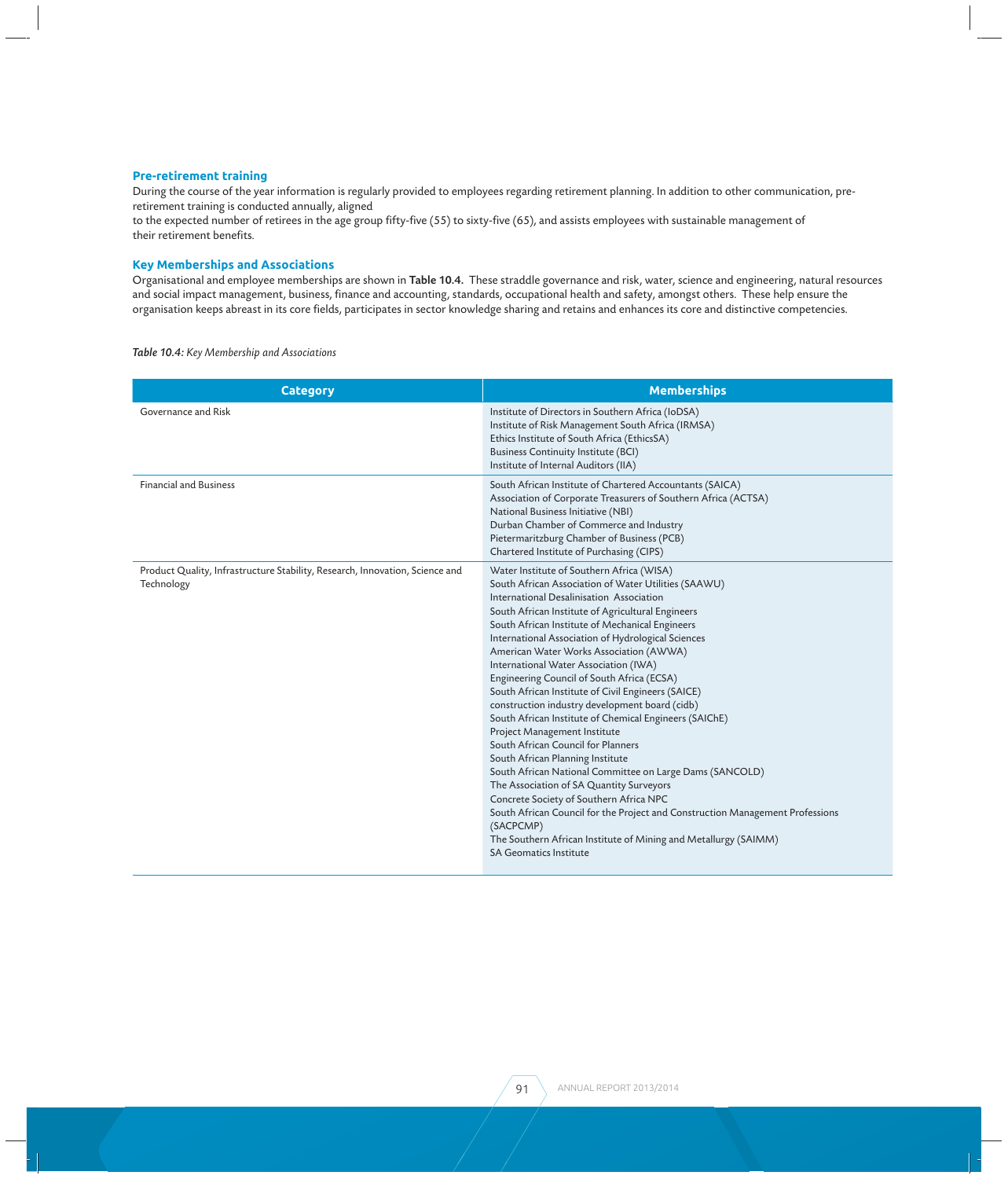#### Table 10.4: Key Membership and Associations

| <b>Category</b>                                                                          | <b>Memberships</b>                                                                                                                                                                                                                                                                                                                                                                                                                                                                                                                                                                                                                                                                                                                                                                                                                                                                               |
|------------------------------------------------------------------------------------------|--------------------------------------------------------------------------------------------------------------------------------------------------------------------------------------------------------------------------------------------------------------------------------------------------------------------------------------------------------------------------------------------------------------------------------------------------------------------------------------------------------------------------------------------------------------------------------------------------------------------------------------------------------------------------------------------------------------------------------------------------------------------------------------------------------------------------------------------------------------------------------------------------|
| Community and Environmental Sustainability, Science and Technology                       | International Association for Impact Assessment (IAIAsa)<br>South African Council for Natural Scientific Professions (SACNASP)<br>Institute of Waste Management                                                                                                                                                                                                                                                                                                                                                                                                                                                                                                                                                                                                                                                                                                                                  |
| Employee and Leadership Development, Operational Resiliency, Operational<br>Optimisation | Institute of Information Technology Professionals of South Africa (IITPSA)<br>South African National Standards Association (SABS)<br>South African Council for Professional and Technical Surveyors (PLATO)<br>South African Institute of Draughting<br>Electrical Contractors' Association<br>NACE International<br>South African Right of Way Association (SARWA)<br>Institute of Safety Management.<br>Fire Protection Association of South Africa<br>South African Board of People Practice (SABPP)<br>South African Nursing Council (SANC)<br>South African Reward Association (SARA)<br>South African Society of Occupational Health Nursing Practitioners (SASHON)<br>Chartered Institute for Purchasing and Supply (CIPS)<br>State Owned Entities Procurement Forum (SOEPF)<br>Society of South African Archivists (SASA)<br>Library and Information Association of South Africa (LIASA) |

#### **Performance, Alignment to Strategy and Remuneration**

Umgeni Water, implements a three-component performance management system which ensures that all employees have conceptual knowledge and understanding of the role and purpose of their jobs in relation to the organisation's strategy, whilst having an explicit understanding of their own performance objectives and targets.

In this regard, each year following review of the organisational strategy and key performance indicators and targets, all divisions and departments of Umgeni Water develop plans, indicators and targets, which are further cascaded to individuals, who develop individual performance agreements with line management.

The Board of Umgeni Water and Executive Management, respectively, assess organisational and divisional performances against targets on a quarterly basis, whilst formal corporate-wide employee performance assessments are undertaken twice a year. The performance management process at Umgeni Water is development orientated, which is

intended to cultivate effective human resources management and career development. As a result, appraisals are used to provide feedback and coaching to individual employees concerning their job performance.

Performance, which is linked to strategy, is further linked to remuneration in that performance bonuses are paid subject to all of the following requirements being met:

- The organisation's balanced scorecard targets have been substantially met as set out in the Shareholder Compact,
- The divisional balance scorecard targets have been met as per divisional business plans,
- The individual performance targets have been met as per individual performance contracts, and
- The organisation can afford to pay the performance bonuses.

Through this structured performance management process, Umgeni Water ensures implementation of its strategic goals through skilled, competent, motivated and committed employees, whilst recognising and rewarding good performance.

#### **Diversity and Equal Opportunity**

Umgeni Water's workforce by employment type/category, race and gender is shown in Table 10.1 and Figures 10.1. The organisation annually submits an Employment Equity Plan to the Department of Labour and prepares quarterly equity reports to track the status of its workforce diversity against its plan.

Umgeni Water does not discriminate between men and women in terms of remuneration. Table 10.5 shows salary package ratios, which vary over the years, with an average ratio of 1.0 (equal women to men remuneration).

In addition, the entity strives to pay employees competitive market related salaries through regular comparison against industry salary survey reports. For 2013/2014 Top Management (Level 1 in Table 10.5) was remunerated eleven (11) times higher than the lowest category Semi-Skilled and Discretionary Decision Making (Level 5 in Table 10.5). Over the years the entity has actively worked on bridging the gap between the highest and lowest paid employee categories.